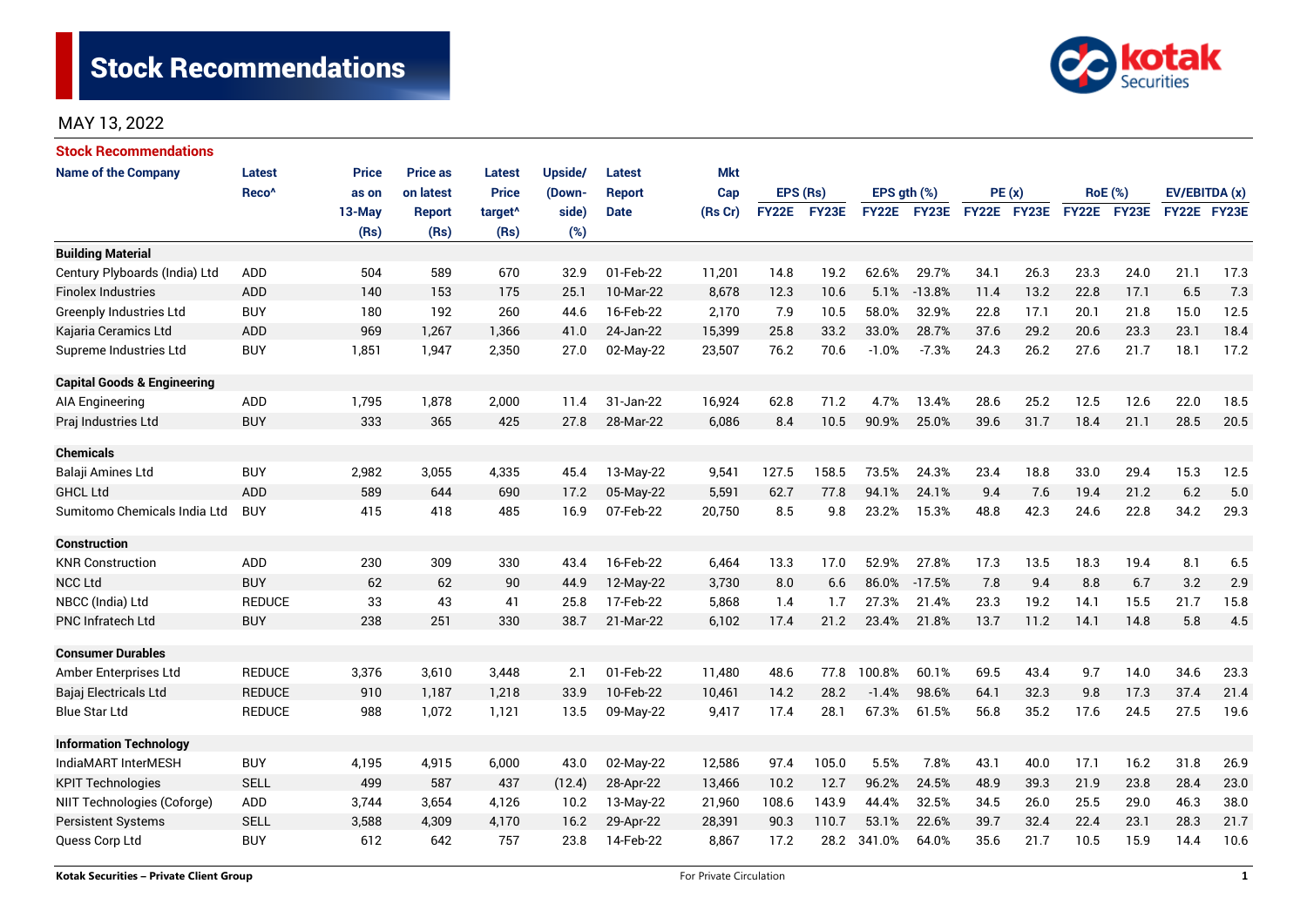

| <b>Stock Recommendations</b>       |                   |              |                 |                     |         |               |            |              |              |              |              |             |      |                |             |               |      |
|------------------------------------|-------------------|--------------|-----------------|---------------------|---------|---------------|------------|--------------|--------------|--------------|--------------|-------------|------|----------------|-------------|---------------|------|
| <b>Name of the Company</b>         | Latest            | <b>Price</b> | <b>Price as</b> | <b>Latest</b>       | Upside/ | Latest        | <b>Mkt</b> |              |              |              |              |             |      |                |             |               |      |
|                                    | Reco <sup>^</sup> | as on        | on latest       | <b>Price</b>        | (Down-  | <b>Report</b> | Cap        | EPS (Rs)     |              | EPS gth (%)  |              | PE(x)       |      | <b>RoE</b> (%) |             | EV/EBITDA (x) |      |
|                                    |                   | 13-May       | <b>Report</b>   | target <sup>^</sup> | side)   | <b>Date</b>   | (Rs Cr)    | <b>FY22E</b> | <b>FY23E</b> | <b>FY22E</b> | <b>FY23E</b> | FY22E FY23E |      |                | FY22E FY23E | FY22E FY23E   |      |
|                                    |                   | (Rs)         | (Rs)            | (Rs)                | (%)     |               |            |              |              |              |              |             |      |                |             |               |      |
| <b>Metals &amp; Mining</b>         |                   |              |                 |                     |         |               |            |              |              |              |              |             |      |                |             |               |      |
| <b>MOIL Ltd</b>                    | <b>BUY</b>        | 155          | 170             | 215                 | 38.8    | 18-Feb-22     | 4,128      | 14.5         | 16.4         | 95.9%        | 13.1%        | 10.7        | 9.4  | 11.5           | 12.2        | 4.8           | 3.5  |
| APL Apollo Tubes Ltd               | <b>BUY</b>        | 871          | 820             | 980                 | 12.5    | 28-Jan-22     | 21,773     | 21.0         | 27.0         | $-27.6%$     | 28.6%        | 41.5        | 32.3 | 26.7           | 26.8        | 23.9          | 18.9 |
|                                    |                   |              |                 |                     |         |               |            |              |              |              |              |             |      |                |             |               |      |
| Oil & Gas                          |                   |              |                 |                     |         |               |            |              |              |              |              |             |      |                |             |               |      |
| Chennai Petroleum Corp             | <b>SELL</b>       | 271          | 255             | 176                 | (35.0)  | 29-Apr-22     | 4,036      | 90.8         | 71.2         | 424.9%       | $-21.6%$     | 3.0         | 3.8  | 58.4           | 30.2        | 4.8           | 5.1  |
| Gujarat Gas                        | <b>ADD</b>        | 569          | 501             | 541                 | (4.8)   | 11-May-22     | 39,113     | 18.7         | 18.7         | 1.6%         | 0.0%         | 30.4        | 30.4 | 25.1           | 20.5        | 19.0          | 18.7 |
| <b>MRPL</b>                        | <b>SELL</b>       | 68           | 67              | 56                  | (17.3)  | 13-May-22     | 11,861     | 16.9         | 10.9         | -484.1%      | $-35.5%$     | 4.0         | 6.2  | 51.6           | 23.5        | 6.7           | 7.2  |
| <b>Paints</b>                      |                   |              |                 |                     |         |               |            |              |              |              |              |             |      |                |             |               |      |
| Akzo Nobel India Ltd               | <b>BUY</b>        | 1,760        | 1,887           | 2,670               | 51.7    | 14-Feb-22     | 8,219      | 57.9         | 67.2         | 27.3%        | 16.1%        | 30.4        | 26.2 | 17.9           | 19.7        | 18.2          | 15.5 |
| <b>Pharmaceuticals</b>             |                   |              |                 |                     |         |               |            |              |              |              |              |             |      |                |             |               |      |
| Suven Pharmaceuticals              | <b>BUY</b>        | 522          | 534             | 630                 | 20.7    | 11-May-22     | 13,255     | 17.8         | 20.6         | 25.4%        | 15.7%        | 29.3        | 25.3 | 29.7           | 26.2        | 22.0          | 19.1 |
| <b>Transportation</b>              |                   |              |                 |                     |         |               |            |              |              |              |              |             |      |                |             |               |      |
| Aegis Logistics Ltd                | <b>BUY</b>        | 190          | 216             | 310                 | 63.3    | 14-Feb-22     | 6,341      | 12.6         | 13.6         | 28.6%        | 7.9%         | 15.1        | 14.0 | 20.4           | 19.0        | 8.4           | 7.5  |
| <b>Allcargo Global Logistics</b>   | <b>BUY</b>        | 326          | 346             | 430                 | 31.8    | 15-Feb-22     | 8.026      | 27.7         | 31.3         | 246.3%       | 13.0%        | 11.8        | 10.4 | 21.2           | 20.1        | 6.3           | 5.2  |
| <b>Blue Dart Express</b>           | <b>BUY</b>        | 6,994        | 6,835           | 8,260               | 18.1    | 09-May-22     | 16,646     | 154.8        | 163.3        | 166.9%       | 5.5%         | 45.2        | 42.8 | 47.0           | 38.6        | 15.8          | 14.1 |
| <b>VRL Logistics Ltd</b>           | <b>BUY</b>        | 530          | 499             | 625                 | 18.0    | 04-Feb-22     | 4,829      | 11.3         | 18.3         | 117.3%       | 61.9%        | 46.9        | 28.9 | 14.3           | 21.6        | 14.9          | 11.3 |
|                                    |                   |              |                 |                     |         |               |            |              |              |              |              |             |      |                |             |               |      |
| <b>Others</b>                      |                   |              |                 |                     |         |               |            |              |              |              |              |             |      |                |             |               |      |
| Bata India Ltd                     | <b>BUY</b>        | 1,677        | 1,895           | 2,380               | 41.9    | 10-Feb-22     | 21,638     | 27.0         | 36.6         | $-509.1%$    | 35.6%        | 62.1        | 45.8 | 16.3           | 19.4        | 30.2          | 24.1 |
| <b>Central Depository Services</b> | <b>REDUCE</b>     | 1,098        | 1,510           | 1,505               | 37.1    | 10-Feb-22     | 11,529     | 29.9         | 34.8         | 55.7%        | 16.4%        | 36.7        | 31.6 | 28.5           | 26.6        | 28.5          | 24.3 |
| EPL Ltd                            | <b>REDUCE</b>     | 155          | 155             | 160                 | 2.9     | 12-May-22     | 4,897      | 6.8          | 7.2          | $-10.5%$     | 5.9%         | 22.9        | 21.6 | 11.3           | 11.3        | 9.3           | 7.9  |
| JK Paper Ltd                       | ADD               | 305          | 315             | 340                 | 11.4    | 22-Mar-22     | 5,434      | 35.0         | 51.2         | 146.5%       | 46.3%        | 8.7         | 6.0  | 19.6           | 23.1        | 5.5           | 4.1  |
| Radico Khaitan Ltd                 | <b>REDUCE</b>     | 758          | 903             | 890                 | 17.4    | 08-Apr-22     | 10,086     | 20.6         | 24.5         | 1.5%         | 18.9%        | 36.8        | 31.0 | 14.6           | 15.2        | 23.4          | 20.8 |
| <b>VIP Industries Ltd</b>          | <b>REDUCE</b>     | 602          | 648             | 620                 | 3.0     | 04-Feb-22     | 8,548      | 6.2          | 12.0         | $-187.3%$    | 93.5%        | 97.1        | 50.2 | 14.3           | 23.2        | 43.8          | 27.1 |
| Welspun Corp Ltd                   | <b>SELL</b>       | 178          | 173             | 120                 | (32.5)  | 14-Feb-22     | 4,710      | 11.9         | 9.2          | $-49.8%$     | $-22.7%$     | 14.9        | 19.3 | 7.8            | 5.9         | 6.0           | 6.7  |

*Source: Kotak Securities - Private Client Group*

All recommendations are with a 12 month perspective from the date of the report/update. Investors are requested to use their discretion while deciding the timing, quantity of investment as well as the exit.

NR NoRated. The investment rating and target price, if any, have been suspended temporarily. Such suspension is in compliance with applicable regulation(s) and/or Kotak Securities policies in circumstances when Kotak Secur

Or its affiliates is acting in an advisory capacity in a merger or strategic transaction involving this company and in certain other circumstances.

**NM Not meaningful**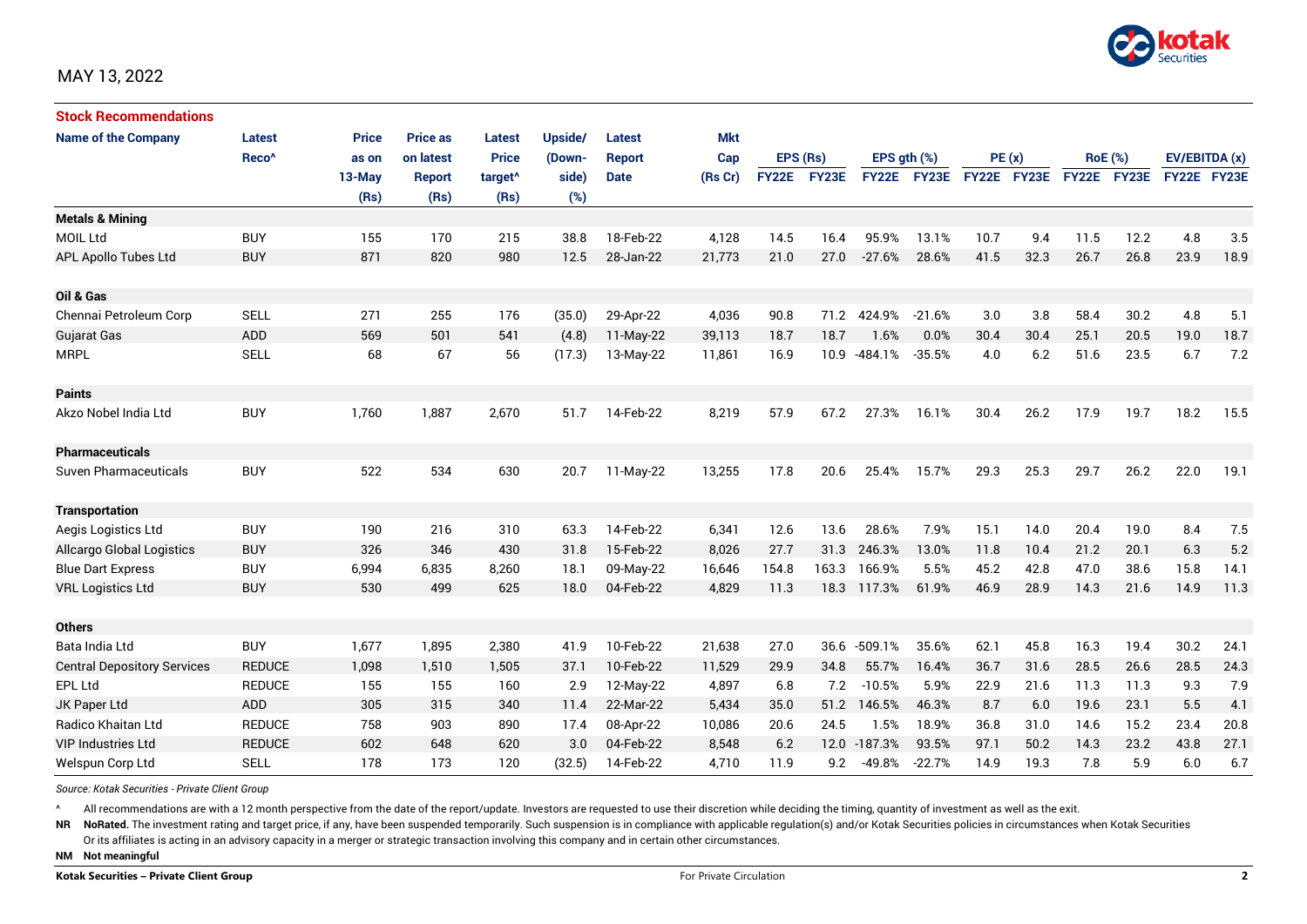

## MAY 13, 2022

# **RATING SCALE (PRIVATE CLIENT GROUP)**

#### **Definitions of ratings**

| <b>BUY</b>       | $\overline{\phantom{0}}$ | We expect the stock to deliver more than 15% returns over the next 12 months                                                                                                                                                                                                                                                                                                                                                     |
|------------------|--------------------------|----------------------------------------------------------------------------------------------------------------------------------------------------------------------------------------------------------------------------------------------------------------------------------------------------------------------------------------------------------------------------------------------------------------------------------|
| <b>ADD</b>       |                          | - We expect the stock to deliver $5\%$ - 15% returns over the next 12 months                                                                                                                                                                                                                                                                                                                                                     |
| <b>REDUCE</b>    | $-$                      | We expect the stock to deliver -5% - +5% returns over the next 12 months                                                                                                                                                                                                                                                                                                                                                         |
| <b>SELL</b>      |                          | - We expect the stock to deliver $\lt$ -5% returns over the next 12 months                                                                                                                                                                                                                                                                                                                                                       |
| <b>NR</b>        | $-$                      | Not Rated. Kotak Securities is not assigning any rating or price target to the stock.                                                                                                                                                                                                                                                                                                                                            |
|                  |                          | The report has been prepared for information purposes only.                                                                                                                                                                                                                                                                                                                                                                      |
| <b>SUBSCRIBE</b> | $\overline{\phantom{0}}$ | We advise investor to subscribe to the IPO.                                                                                                                                                                                                                                                                                                                                                                                      |
| <b>RS</b>        | $-$                      | Rating Suspended. Kotak Securities has suspended the investment rating and price target for this stock, either because there is not a sufficient fundamental basis for determining, or there<br>are legal, regulatory or policy constraints around publishing, an investment rating or target. The previous investment rating and price target, if any, are no longer in effect for this stock and<br>should not be relied upon. |
| <b>NA</b>        |                          | - Not Available or Not Applicable. The information is not available for display or is not applicable                                                                                                                                                                                                                                                                                                                             |
| <b>NM</b>        | $-$                      | Not Meaningful. The information is not meaningful and is therefore excluded.                                                                                                                                                                                                                                                                                                                                                     |
| <b>NOTE</b>      | $-$                      | Our target prices are with a 12-month perspective. Returns stated in the rating scale are our internal benchmark.                                                                                                                                                                                                                                                                                                                |

## **FUNDAMENTAL RESEARCH TEAM (PRIVATE CLIENT GROUP)**

| <b>Shrikant Chouhan</b>                                                                                | <b>Arun Agarwal</b>                                                                                             | <b>Amit Agarwal, CFA</b>            | <b>Hemali Dhame</b>      |
|--------------------------------------------------------------------------------------------------------|-----------------------------------------------------------------------------------------------------------------|-------------------------------------|--------------------------|
| <b>Head of Research</b>                                                                                | Auto & Auto Ancillary                                                                                           | <b>Transportation, Paints, FMCG</b> | Banking & Finance        |
| shrikant.chouhan@kotak.com                                                                             | arun.agarwal@kotak.com                                                                                          | agarwal.amit@kotak.com              | Hemali.Dhame@kotak.com   |
| +91 22 6218 5408                                                                                       | +91 22 6218 6443                                                                                                | +91 22 6218 6439                    | +91 22 6218 6433         |
| <b>Jatin Damania</b>                                                                                   | Purvi Shah                                                                                                      | <b>Rini Mehta</b>                   | K. Kathirvelu            |
| Metals & Mining, Midcap                                                                                | Pharmaceuticals                                                                                                 | <b>Research Associate</b>           | <b>Support Executive</b> |
| jatin.damania@kotak.com                                                                                | purvi.shah@kotak.com                                                                                            | rini.mehta@kotak.com                | k.kathirvelu@kotak.com   |
| +91 22 6218 6440                                                                                       | +91 22 6218 6432                                                                                                | +91 80801 97299                     | +91 22 6218 6427         |
| <b>Sumit Pokharna</b><br>Oil and Gas. Information Tech<br>sumit.pokharna@kotak.com<br>+91 22 6218 6438 | Pankaj Kumar<br><b>Construction, Capital Goods &amp; Midcaps</b><br>pankajr.kumar@kotak.com<br>+91 22 6218 6434 |                                     |                          |

### **TECHNICAL RESEARCH TEAM (PRIVATE CLIENT GROUP)**

| <b>Shrikant Chouhan</b>    | <b>Amol Athawale</b>    |   |
|----------------------------|-------------------------|---|
| shrikant.chouhan@kotak.com | amol.athawale@kotak.com |   |
| +91 22 6218 5408           | +91 20 6620 3350        | s |
|                            |                         |   |

**Shrikant Chouhan Amol Athawale Sayed Haider** Research Associate [sayed.haider@kotak.com](mailto:sayed.haider@kotak.com) +91 22 62185498

### **DERIVATIVES RESEARCH TEAM (PRIVATE CLIENT GROUP)**

+91 22 6218 5497 +91 33 6615 6273

**Sahaj Agrawal Prashanth Lalu Prasenjit Biswas, CMT, CFTe** [sahaj.agrawal@kotak.com](mailto:sahaj.agrawal@kotak.com) [prashanth.lalu@kotak.com](mailto:prashanth.lalu@kotak.com) [prasenjit.biswas@kotak.com](mailto:prasenjit.biswas@kotak.com)